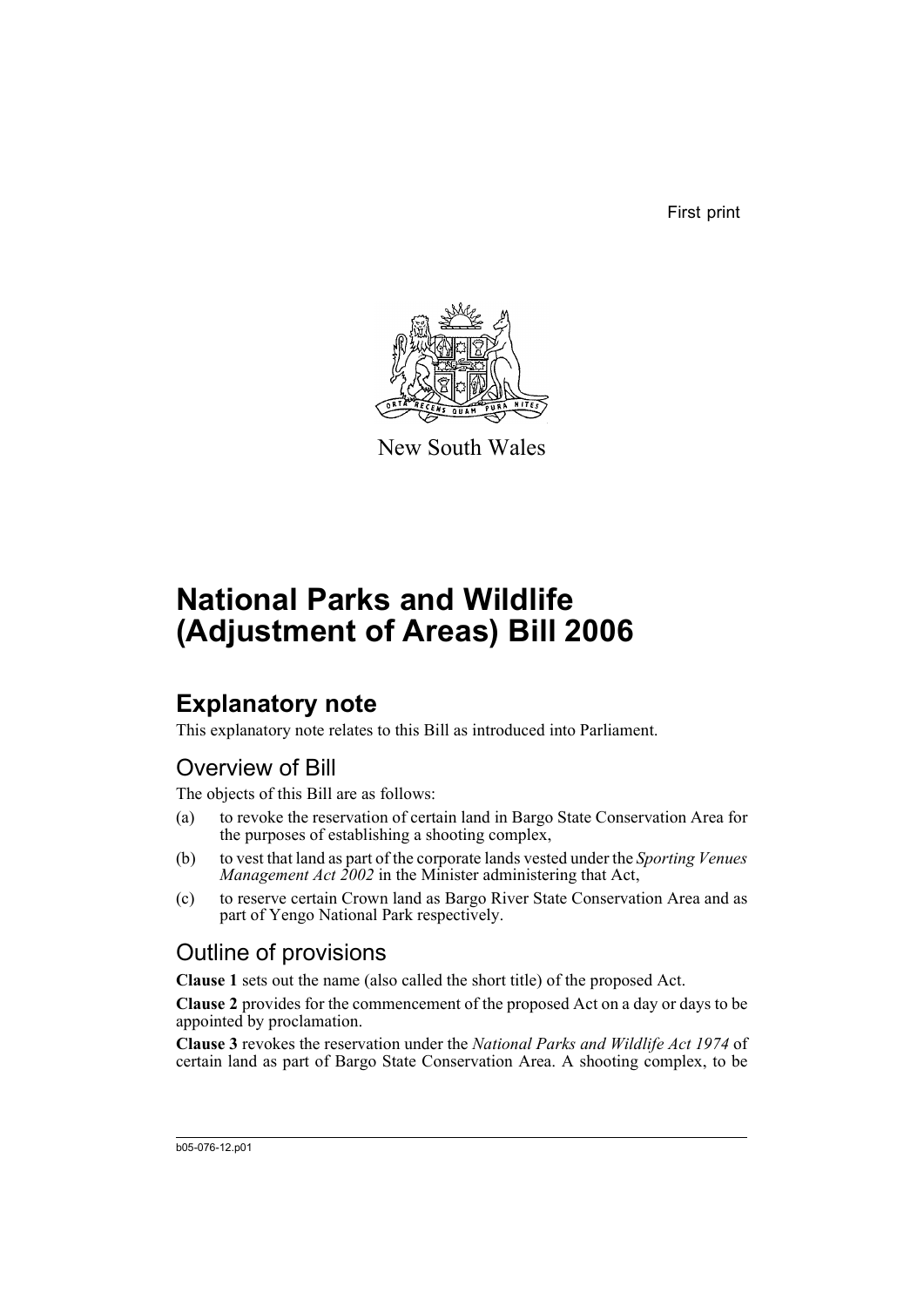National Parks and Wildlife (Adjustment of Areas) Bill 2006

Explanatory note

known as the Southern Highlands Shooting Complex, is proposed to be established on the land concerned.

**Clause 4** reserves certain Crown land as Bargo River State Conservation Area or as part of Yengo National Park.

**Clause 5** enables the Governor to make regulations for the purposes of the proposed Act.

**Clause 6** amends the *Native Title (New South Wales) Act 1994* to preserve native title rights and interests in respect of a reservation or vesting of land or waters by the operation of the proposed Act.

**Clause 7** is a formal provision that gives effect to the amendments to the *Sporting Venues Management Act 2002* set out in Schedule 1.

#### **Schedule 1 Amendment of Sporting Venues Management Act 2002**

**Schedule 1 [4]** vests certain land in the Minister administering the *Sporting Venues Management Act 2002*. The land concerned is the land whose reservation under the *National Parks and Wildlife Act 1974* as part of Bargo State Conservation Area is revoked by the proposed Act.

**Schedule 1 [1]–[3]** make consequential amendments to the *Sporting Venues Management Act 2002*.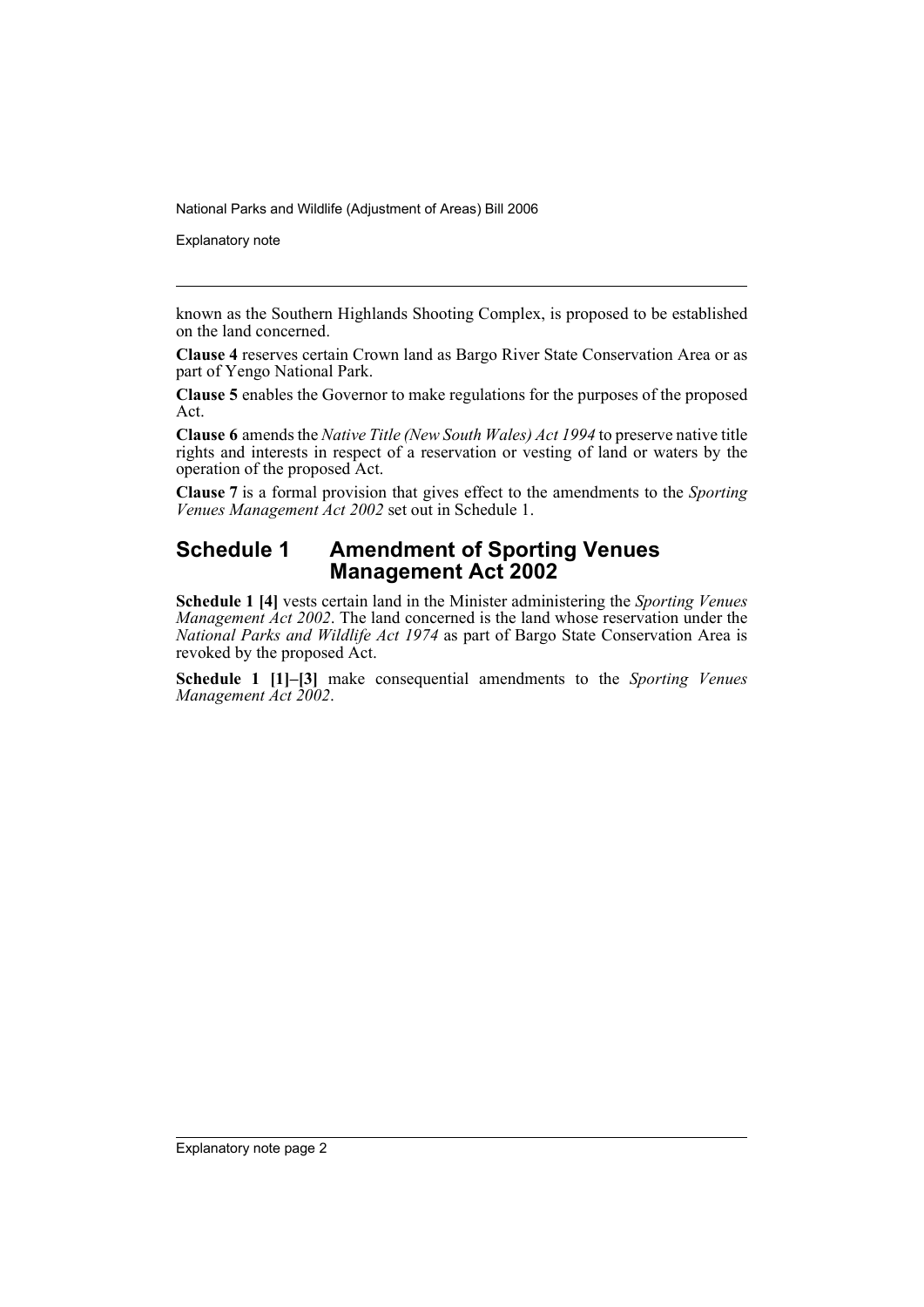First print



New South Wales

# **National Parks and Wildlife (Adjustment of Areas) Bill 2006**

### **Contents**

|            |                                                                                  | Page |
|------------|----------------------------------------------------------------------------------|------|
|            | Name of Act                                                                      |      |
| 2          | Commencement                                                                     | 2    |
| 3          | Revocation of reservation of certain land in Bargo State<br>Conservation Area    | 2    |
| 4          | Reservation of certain Crown land as state conservation<br>area or national park | 2    |
| 5.         | Regulations                                                                      | 2    |
| 6          | Amendment of Native Title (New South Wales) Act 1994<br>No 45                    | 3    |
| 7          | Amendment of Sporting Venues Management Act 2002<br>No 56                        | 3    |
| Schedule 1 | Amendment of Sporting Venues Management Act 2002                                 |      |
|            |                                                                                  |      |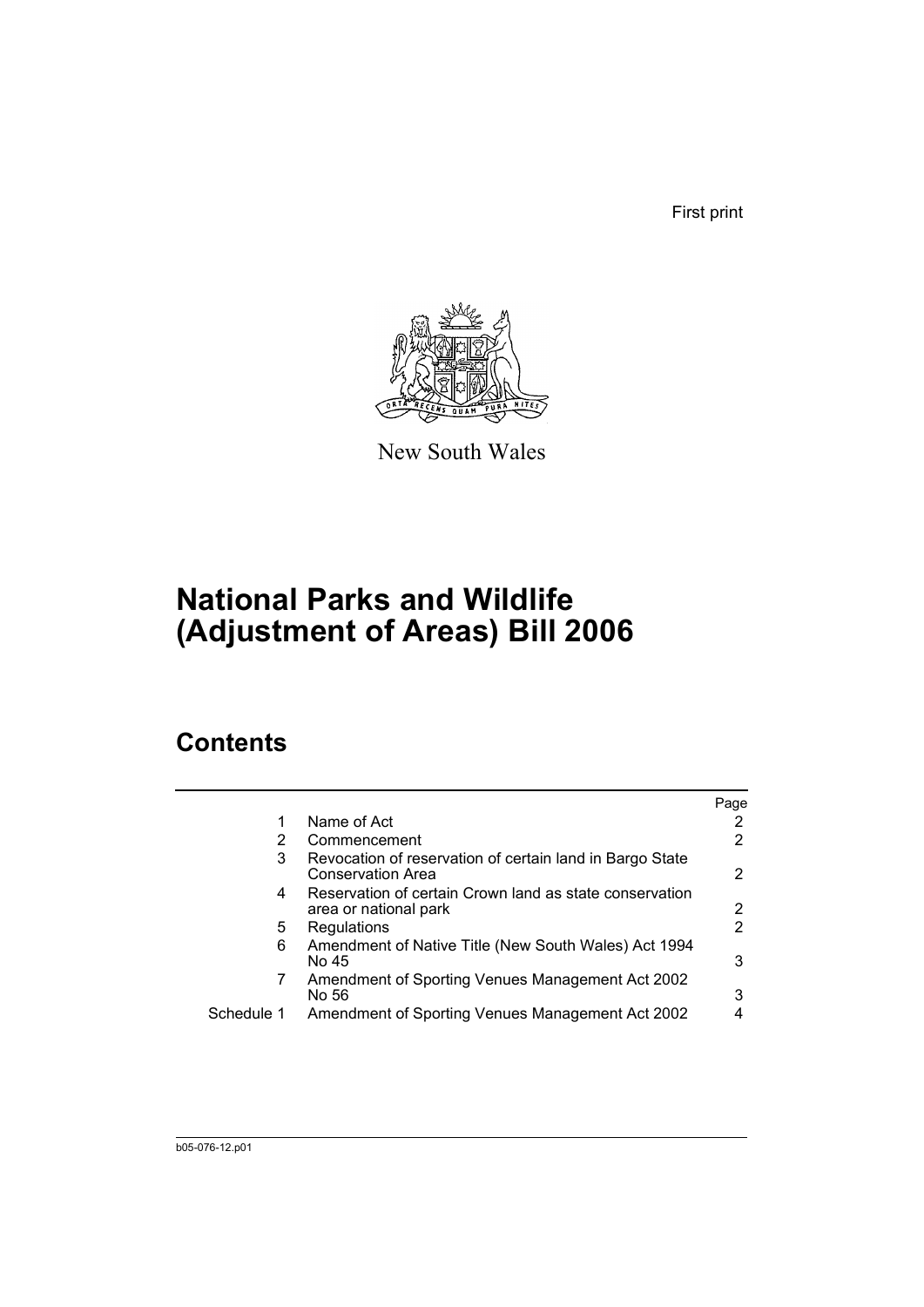National Parks and Wildlife (Adjustment of Areas) Bill 2006

Contents

Page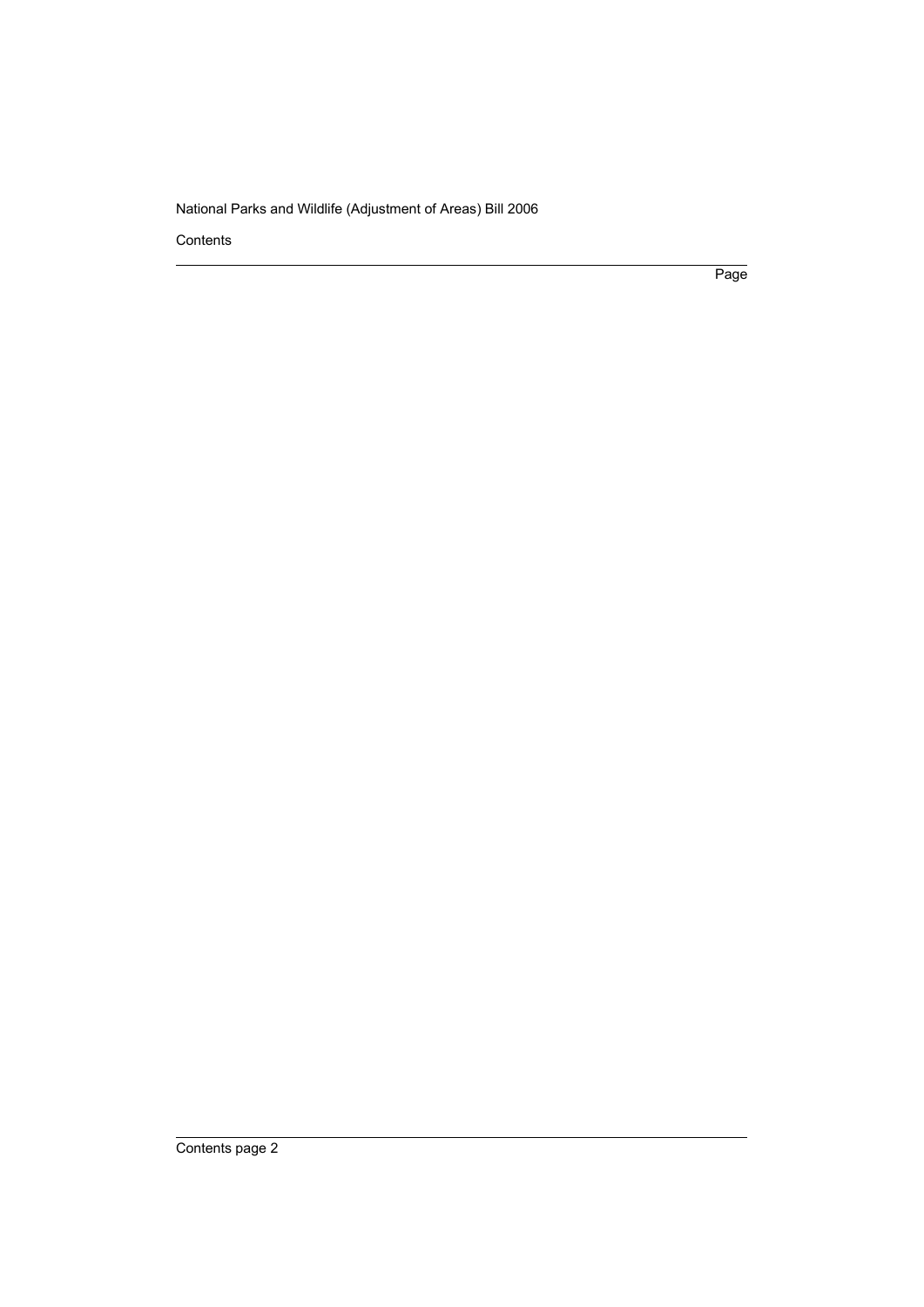

New South Wales

## **National Parks and Wildlife (Adjustment of Areas) Bill 2006**

No , 2006

#### **A Bill for**

An Act to revoke the reservation under the *National Parks and Wildlife Act 1974* of certain land in Bargo State Conservation Area and to vest that land in the Minister administering the *Sporting Venues Management Act 2002*; to reserve certain Crown land as Bargo River State Conservation Area and as part of Yengo National Park; and for other purposes.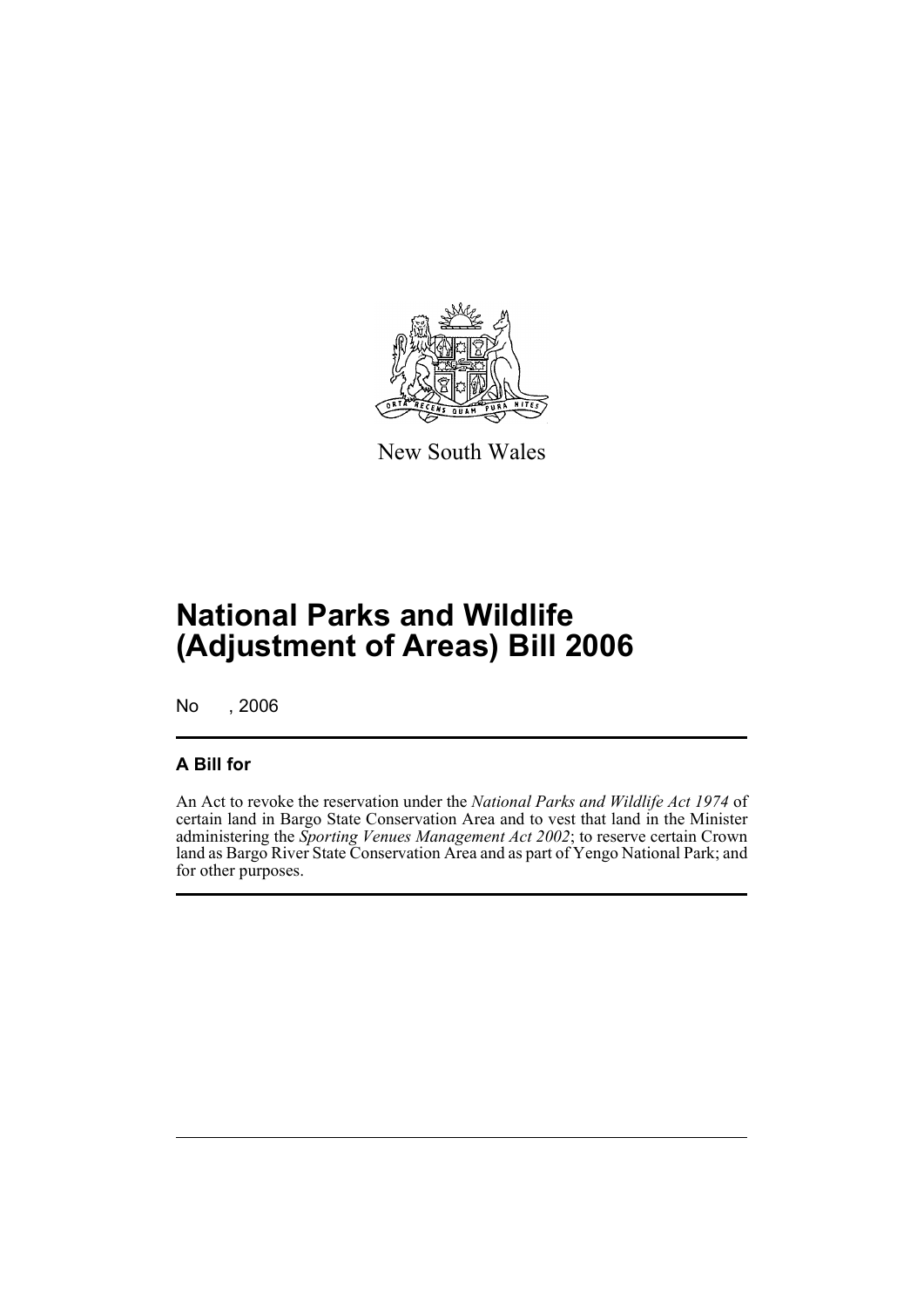<span id="page-5-4"></span><span id="page-5-3"></span><span id="page-5-2"></span><span id="page-5-1"></span><span id="page-5-0"></span>

| The Legislature of New South Wales enacts: |      | $\mathbf{1}$                                                                                                                                                                                                                                                                |                      |
|--------------------------------------------|------|-----------------------------------------------------------------------------------------------------------------------------------------------------------------------------------------------------------------------------------------------------------------------------|----------------------|
| 1                                          |      | <b>Name of Act</b>                                                                                                                                                                                                                                                          | $\overline{2}$       |
|                                            |      | This Act is the National Parks and Wildlife (Adjustment of Areas)<br>Act 2006.                                                                                                                                                                                              | 3<br>$\overline{4}$  |
| $\mathbf{2}$                               |      | <b>Commencement</b>                                                                                                                                                                                                                                                         | 5                    |
|                                            |      | This Act commences on a day or days to be appointed by proclamation.                                                                                                                                                                                                        | 6                    |
| 3                                          | Area | Revocation of reservation of certain land in Bargo State Conservation                                                                                                                                                                                                       | $\overline{7}$<br>8  |
|                                            |      | The reservation under the National Parks and Wildlife Act 1974 as state<br>conservation area of land within Lot 100 in DP 1088254 is revoked.                                                                                                                               | 9<br>10              |
| 4                                          | park | Reservation of certain Crown land as state conservation area or national                                                                                                                                                                                                    | 11<br>12             |
|                                            | (1)  | The land shown coloured pink on the map catalogued Misc R 00105 in<br>the Department of Environment and Conservation is reserved under the<br>National Parks and Wildlife Act 1974 as Bargo River State<br>Conservation Area.                                               | 13<br>14<br>15<br>16 |
|                                            | (2)  | Land within Lots 9 and 10 in DP 753788 is reserved under the National<br>Parks and Wildlife Act 1974 as part of Yengo National Park.                                                                                                                                        | 17<br>18             |
| 5                                          |      | <b>Regulations</b>                                                                                                                                                                                                                                                          | 19                   |
|                                            | (1)  | The Governor may make regulations, not inconsistent with this Act, for<br>or with respect to any matter that by this Act is required or permitted to<br>be prescribed or that is necessary or convenient to be prescribed for<br>carrying out or giving effect to this Act. | 20<br>21<br>22<br>23 |
|                                            | (2)  | The regulations may contain provisions of a savings or transitional<br>nature consequent on the enactment of this Act.                                                                                                                                                      | 24<br>25             |
|                                            | (3)  | Any such provision may, if the regulations so provide, take effect from<br>the date of assent to this Act or a later date.                                                                                                                                                  | 26<br>27             |
|                                            | (4)  | To the extent to which any such provision takes effect from a date that<br>is earlier than the date of its publication in the Gazette, the provision<br>does not operate so as:                                                                                             | 28<br>29<br>30       |
|                                            |      | to affect, in a manner prejudicial to any person (other than the<br>(a)<br>State or an authority of the State), the rights of that person<br>existing before the date of its publication, or                                                                                | 31<br>32<br>33       |
|                                            |      | to impose liabilities on any person (other than the State or an<br>(b)<br>authority of the State) in respect of anything done or omitted to<br>be done before the date of its publication.                                                                                  | 34<br>35<br>36       |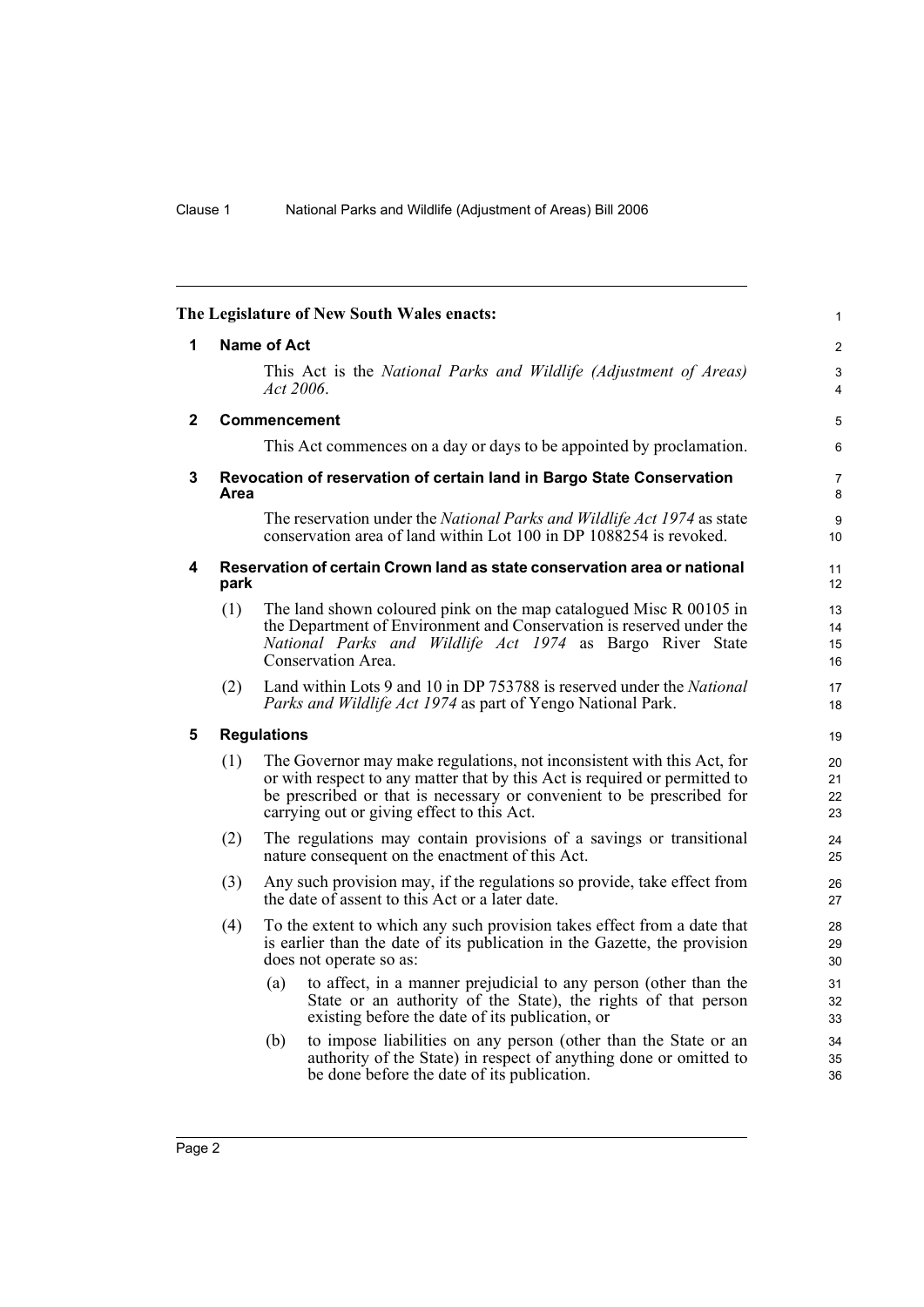National Parks and Wildlife (Adjustment of Areas) Bill 2006 Clause 6

<span id="page-6-1"></span><span id="page-6-0"></span>

| 6 | Amendment of Native Title (New South Wales) Act 1994 No 45                                                                                   | 1                  |
|---|----------------------------------------------------------------------------------------------------------------------------------------------|--------------------|
|   | The Native Title (New South Wales) Act 1994 is amended by omitting<br>from section 104A (1) (a) the words "or the National Park Estate       | $\mathcal{P}$<br>3 |
|   | (Reservations) Act 2005" and by inserting instead the words ", the<br>National Park Estate (Reservations) Act 2005 or the National Parks and | 4<br>5             |
|   | Wildlife (Adjustment of Areas) Act 2006".                                                                                                    | 6                  |
|   | Amendment of Sporting Venues Management Act 2002 No 56                                                                                       | 7                  |
|   | The Sporting Venues Management Act 2002 is amended as set out in<br>Schedule 1                                                               | 8<br>9             |